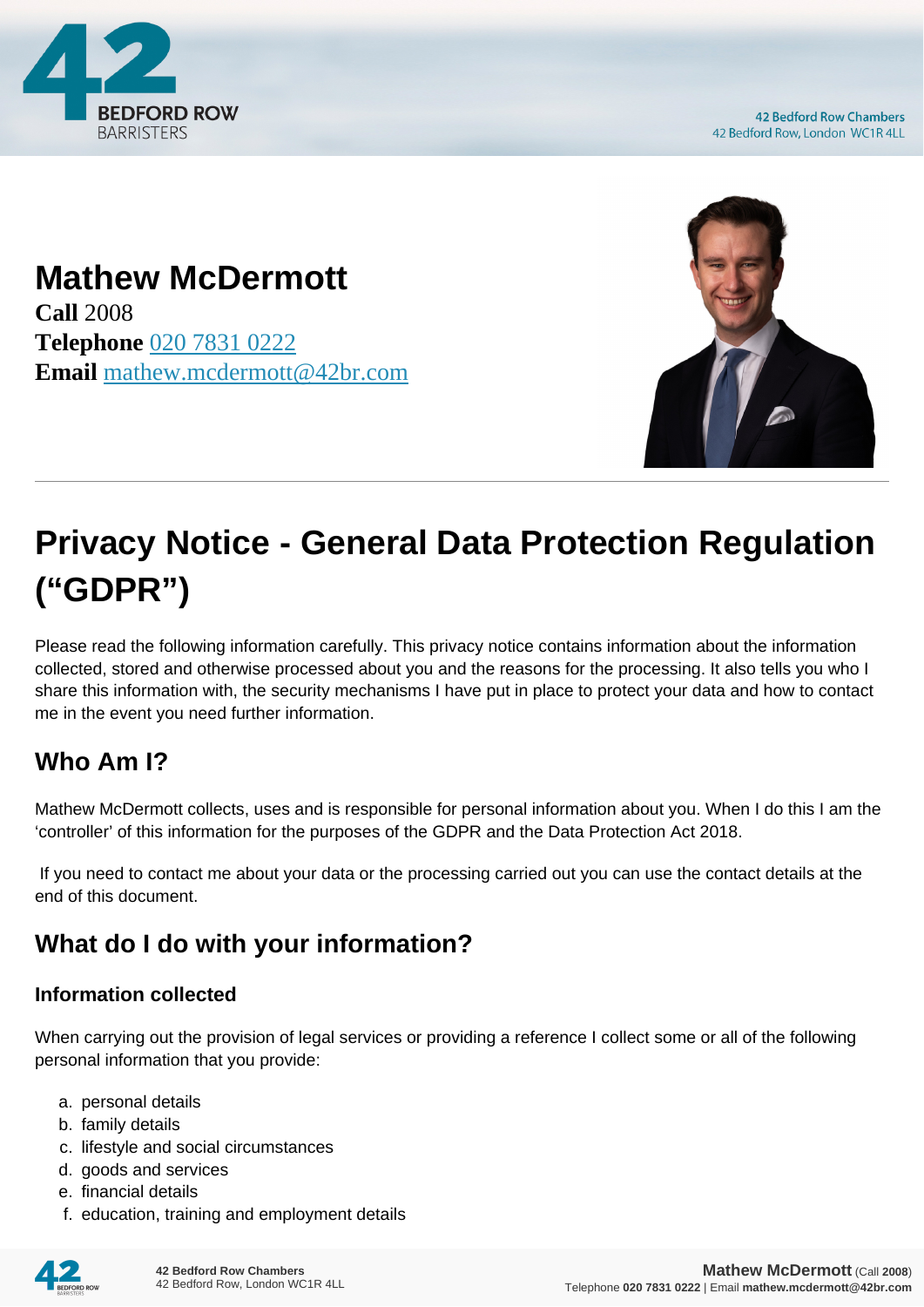

- g. physical or mental health details
- h. racial or ethnic origin
- i. political opinions
- j. religious, philosophical or other beliefs
- k. trade union membership
- l. sex life or sexual orientation
- m. genetic data
- n. biometric data for the purpose of uniquely identifying a natural person
- o. criminal proceedings, outcomes and sentences, and related security measures
- p. other personal data relevant to instructions to provide legal services, including data specific to the instructions in question.

#### **Information collected from other sources.**

The same categories of information may also be obtained from third parties, such as other legal professionals or experts, members of the public, your family and friends, witnesses, courts and other tribunals, investigators, government departments, regulators, public records and registers,

#### **How I use your personal information: Purposes**

I may use your personal information for the following purposes:

- i. to provide legal services to my clients, including the provision of legal advice and representation in courts, tribunals, arbitrations, and mediations
- ii. to keep accounting records and carry out office administration
- iii. to take or defend legal or regulatory proceedings or to exercise a lien
- iv. to respond to potential complaints or make complaints
- v. to check for potential conflicts of interest in relation to future potential cases
- vi. to promote and market my services
- vii. to carry out anti-money laundering and terrorist financing checks
- viii. to train other barristers and when providing work-shadowing opportunities
- ix. to respond to requests for references
- x. when procuring goods and services
- xi. to publish legal judgments and decisions of courts and tribunals
- xii. as required or permitted by law.

#### **Whether information has to be provided by you, and why**

If I have been instructed by you or on your behalf on a case or if you have asked for a reference, your personal information has to be provided, to enable me to provide you with advice or representation or the reference, and to enable me to comply with my professional obligations, and to keep accounting records.

#### **The legal basis for processing your personal information**

I rely on the following as the lawful bases on which I collect and use your personal information:

• If you have consented to the processing of your personal information, then I may process your information

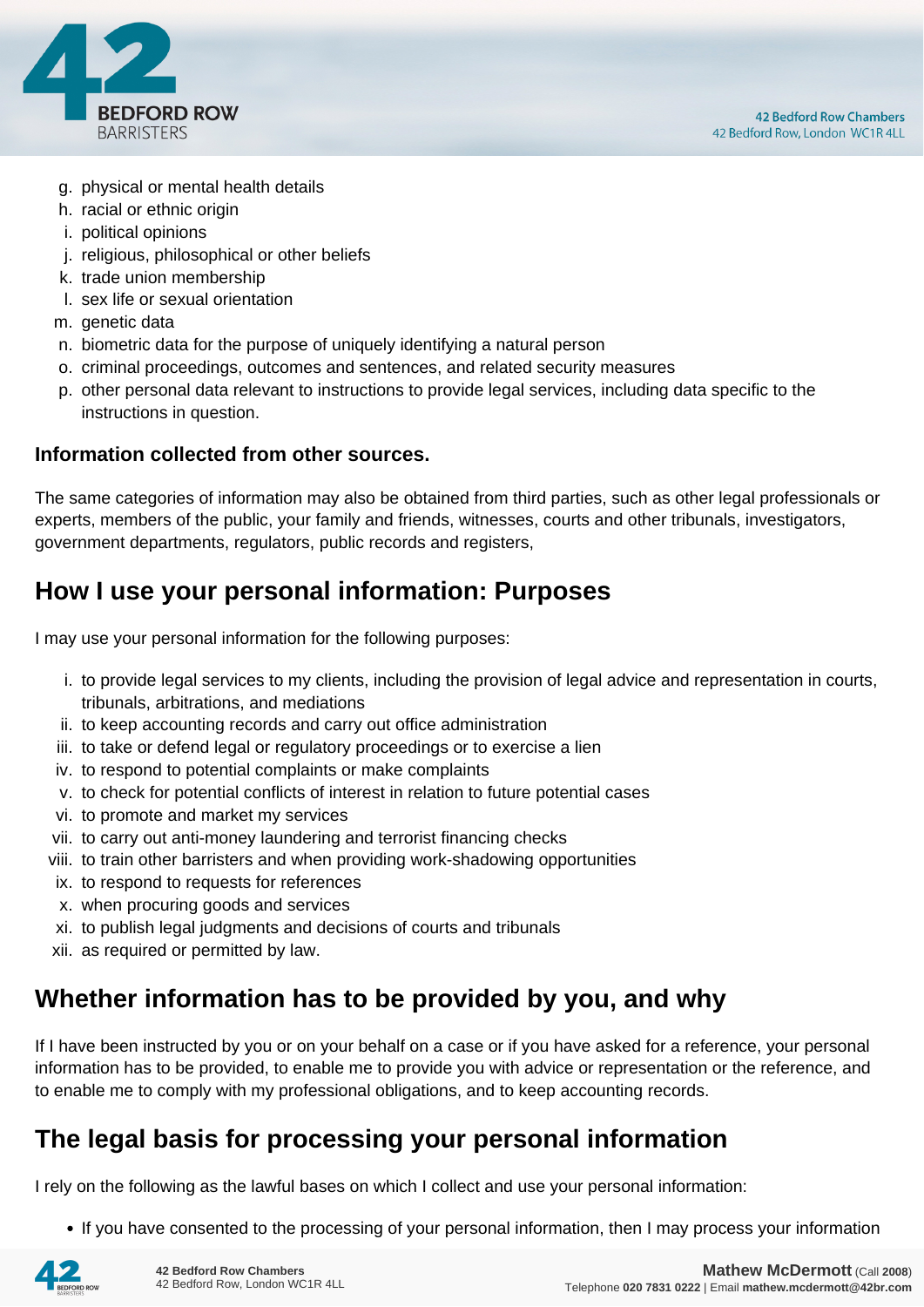

for the Purposes set out above to the extent to which you have consented to me doing so.

- If you are a client, processing is necessary for the performance of a contract for legal services or in order to take steps at your request prior to entering into a contract.
- In relation to information which is in categories (g) to (o) above (these being categories which are considered to include particularly sensitive information and which include information about criminal convictions or proceedings) I rely on your consent for any processing for the purposes set out in purposes (ii), (iv), (vi), (viii) and (ix) above. I need your consent to carry out processing of this data for these purposes. However, if you do not consent to processing for purposes (iv) and (ix) (responding to potential complaints and providing a reference) I will be unable to take your case or to provide a reference. This is because I need to be able to retain all the material about your case until there is no prospect of a complaint and to provide an informed and complete reference.
- In relation to information in categories (g) to (o) above (these being categories which are considered to be particularly sensitive information and include information about criminal convictions or proceedings), I am entitled by law to process the information where the processing is necessary for legal proceedings, legal advice, or otherwise for establishing, exercising or defending legal rights.
- In relation to information which is not in categories (g) to (o) above, I rely on my legitimate interest and/or the legitimate interests of a third party in carrying out the processing for the Purposes set out above.
- In certain circumstances processing may be necessary in order that I can comply with a legal obligation to which I am subject (including carrying out anti-money laundering or terrorist financing checks).
- The processing is necessary to publish judgments or other decisions of courts or tribunals.

## **Who will I share your personal information with?**

 If you are a client, some of the information you provide will be protected by legal professional privilege unless and until the information becomes public in the course of any proceedings or otherwise. As a barrister I have an obligation to keep your information confidential, except where it otherwise becomes public or is disclosed as part of the case or proceedings.

It may be necessary to share your information with the following:

- data processors, such as my Chambers staff, IT support staff, email providers, data storage providers
- other legal professionals
- experts and other witnesses
- prosecution authorities
- courts and tribunals
- the staff in my chambers
- trainee barristers
- lay clients
- family and associates of the person whose personal information I am processing
- in the event of complaints, the Head of Chambers, other members of Chambers who deal with complaints, the Bar Standards Board, and the Legal Ombudsman
- other regulatory authorities
- current, past or prospective employers
- education and examining bodies
- business associates, professional advisers and trade bodies, e.g. the Bar Council
- the intended recipient, where you have asked me to provide a reference.
- the general public in relation to the publication of legal judgments and decisions of courts and tribunals .

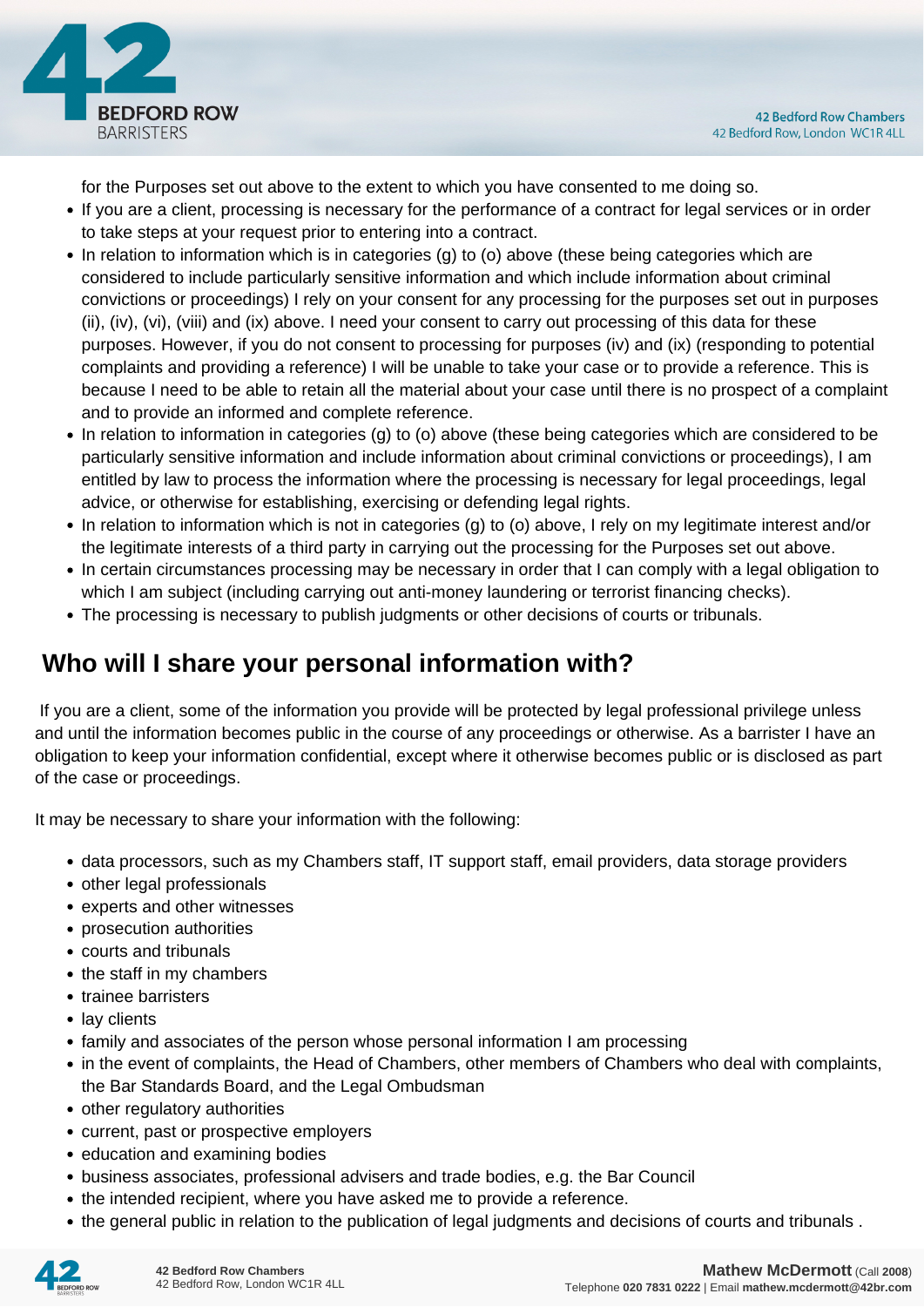

I may be required to provide your information to regulators, such as the Bar Standards Board, the Financial Conduct Authority or the Information Commissioner's Office. In the case of the Information Commissioner's Office, there is a risk that your information may lawfully be disclosed by them for the purpose of any other civil or criminal proceedings, without my consent or yours, which includes privileged information.

I may also be required to disclose your information to the police or intelligence services, where required or permitted by law.

#### **Sources of information**

The personal information I obtain may include information which has been obtained from:

- other legal professionals
- experts and other witnesses
- prosecution authorities
- courts and tribunals
- trainee barristers
- lay clients
- family and associates of the person whose personal information I am processing
- in the event of complaints, the Head of Chambers, other members of Chambers who deal with complaints, the Bar Standards Board, and the Legal Ombudsman
- other regulatory authorities
- current, past or prospective employers
- education and examining bodies
- business associates, professional advisers and trade bodies, e.g. the Bar Council
- the intended recipient, where you have asked me to provide a reference.
- the general public in relation to the publication of legal judgments and decisions of courts and tribunals .
- data processors, such as my Chambers staff, IT support staff, email providers, data storage providers and typists
- public sources, such as the press, public registers and law reports.

# **Transfer of your information outside the European Economic Area (EEA)**

This privacy notice is of general application and as such it is not possible to state whether it will be necessary to transfer your information out of the EEA in any particular case or for a reference. However, if you reside outside the EEA or your case or the role for which you require a reference involves persons or organisations or courts and tribunals outside the EEA then it may be necessary to transfer some of your data to that country outside of the EEA for that purpose. If you are in a country outside the EEA or if the instructions you provide come from outside the EEA then it is inevitable that information will be transferred to those countries. If this applies to you and you wish additional precautions to be taken in respect of your information please indicate this when providing initial instructions.

Some countries and organisations outside the EEA have been assessed by the European Commission and their data protection laws and procedures found to show adequate protection. The list can be found here. Most do not. If your information has to be transferred outside the EEA, then it may not have the same protections and you

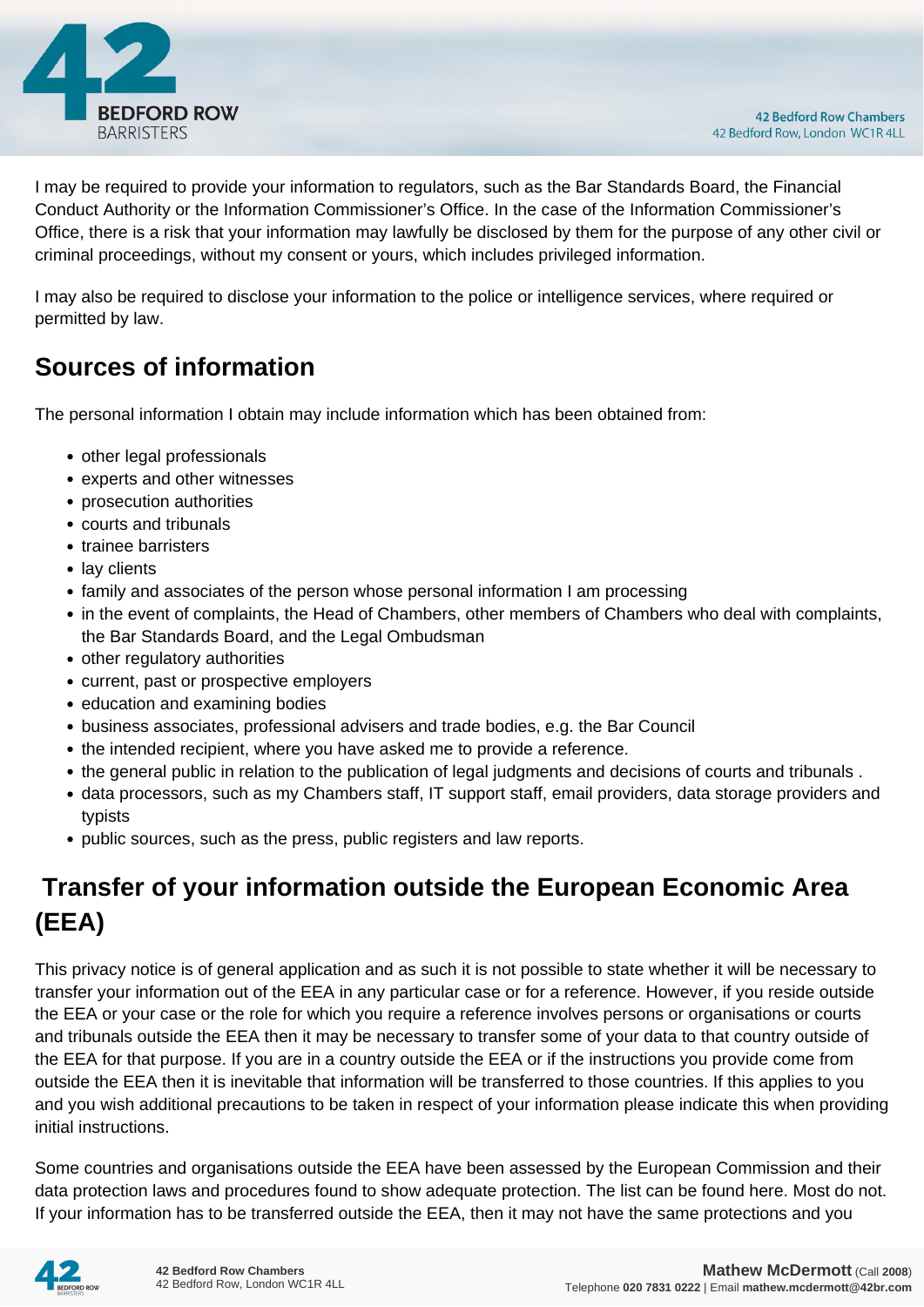

may not have the same rights as you would within the EEA.

I may transfer your personal information to the following which are located outside the European Economic Area (EEA):

cloud data storage services based in the USA who have agreed to comply with the EU-

U.S. Privacy Shield, in order to enable me to store your data and/or backup copies of your data so that I may access your data when I need to. The USA does not have the same data protection laws as the EU but the EU-U.S. Privacy Shield has been recognised by the European Commission as providing adequate protection. To obtain further details of that protection see [https://ec.europa.eu/info/law/law-topic/data- protection/data-transfers](https://ec.europa.eu/info/law/law-topic/data- protection/data-transfers-outside-eu/eu-us-privacy-shield_en)[outside-eu/eu-us-privacy-shield\\_en.](https://ec.europa.eu/info/law/law-topic/data- protection/data-transfers-outside-eu/eu-us-privacy-shield_en)

cloud data storage services based in Switzerland, in order to enable me to store your data and/or backup copies of your data so that I may access your data when I need to. Switzerland does not have the same data protection laws as the EU but has been recognised by the European Commission as providing adequate protection; see https://ec.europa.eu/info/law/law-topic/data-protection/data-transfers-outsideeu/adequacy-protection-personal-data-non-eu-countries\_en.

If I decide to publish a judgment or other decision of a Court or Tribunal containing your information then this will be published to the world.

I will not otherwise transfer personal information outside the EEA except as necessary for providing legal services or for any legal proceedings.

If you would like any further information please use the contact details at the end of this document.

#### **How long will I store your personal data?**

I will normally store all your information:

- For 16 years from the last work done on a case. This is because it may be needed for potential legal proceedings. At this point any further retention will be reviewed and the data will be marked for deletion or marked for retention for a further period. The latter retention period is likely to occur only where the information is needed for legal proceedings, regulatory matters or active complaints. Deletion will be carried out (without further notice to you) as soon as reasonably practicable after the data is marked for deletion.
- Names and contact details held for marketing purposes will be stored indefinitely or until I or my clerks become aware or are informed that the individual has ceased to be a potential client.

#### **Consent**

As explained above, I am relying on your explicit consent to process your information in categories (g) to (o) above. You provided this consent when you agreed that I would provide legal services/you asked me to provide a reference.

You have the right to withdraw this consent at any time, but this will not affect the lawfulness of any processing activity I have carried out prior to you withdrawing your consent. However, where I also rely on other bases for

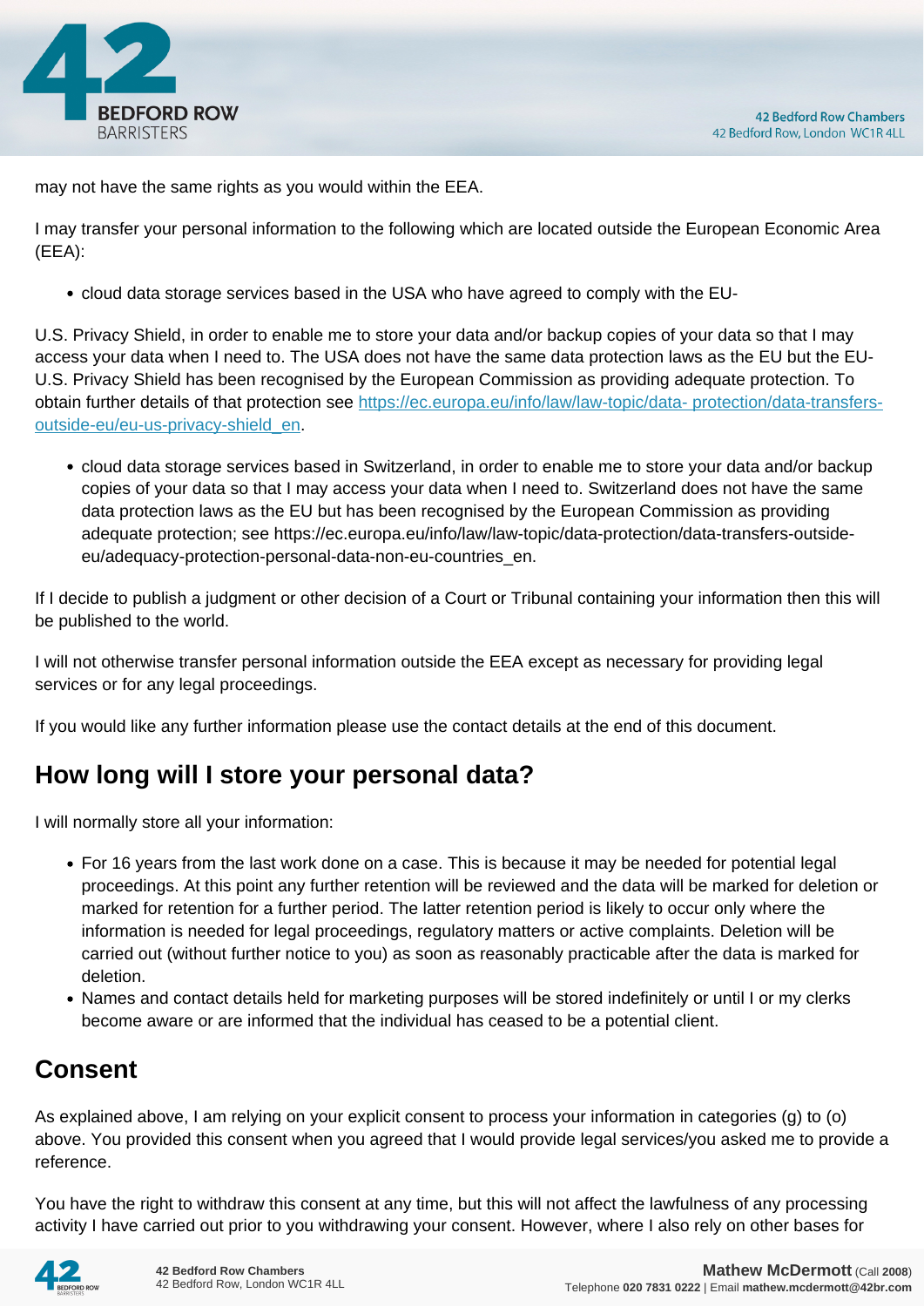

processing your information, you may not be able to prevent processing of your data. For example, if you have asked me to work for you and I have spent time on your case, you may owe me money which I will be entitled to claim.

If there is an issue with the processing of your information, please contact my clerks using the contact details below.

# **Your Rights**

Under the GDPR, you have a number of rights that you can exercise in certain circumstances. These are free of charge. In summary, you may have the right to:

- Ask for access to your personal information and other supplementary information;
- Ask for correction of mistakes in your data or to complete missing information I hold on you;
- Ask for your personal information to be erased, in certain circumstances;
- Receive a copy of the personal information you have provided to me or have this information sent to a third party. This will be provided to you or the third party in a structured, commonly used and machine readable format, e.g. a Word file;
- Object at any time to processing of your personal information for direct marketing;
- Object in certain other situations to the continued processing of your personal information;
- Restrict my processing of your personal information in certain circumstances;
- Request not to be the subject to automated decision-making which produces legal effects that concern you or affects you in a significant way.

If you want more information about your rights under the GDPR please see the Guidance from the Information Commissioners Office on Individual's rights under the GDPR.

If you want to exercise any of these rights, please:

- Use the contact details at the end of this document;
- I may need to ask you to provide other information so that you can be identified;
- Please provide a contact address so that you can be contacted to request further information to verify your identity;
- Provide proof of your identity and address;
- State the right or rights that you wish to exercise.

I will respond to you within one month from when I receive your request.

#### **Marketing Emails**

Please note if you wish to unsubscribe from any marketing emails that you have previously received and/or signed up for, you can do so by emailing: clerks@42br.com

Please note it may take up to 30 days for this to become effective.